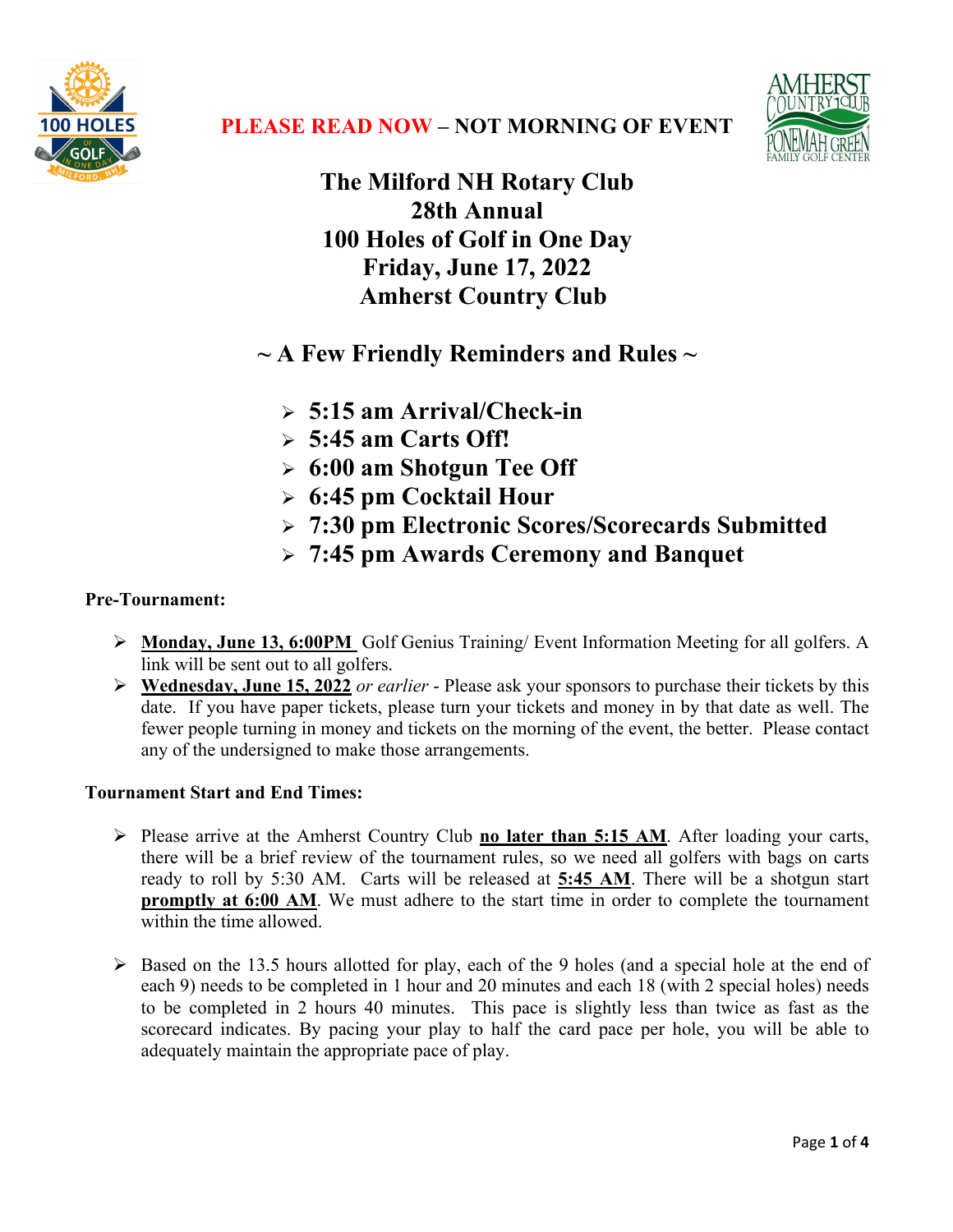- $\triangleright$  Be aware of your pace of play and monitor it at appropriate benchmarks. This is particularly important at the beginning. If your first nine holes take 1.5 hours, those extra minutes are very difficult to make up.
- $\triangleright$  There will be rangers to assist if a bottleneck occurs.
- $\triangleright$  Play is expected to be completed **by 7:30 PM**; there will be no volunteers on the course after that time. All electronic scores are to be submitted by 7:30pm (remember to hit "enter"!) or scores will not be in contest. If you have not completed your 5 rounds by that time and wish to continue on your own, you are free to do so. Please note that the Cocktail Hour begins at approximately 6:45 PM – you will have two free drink coupons that will be supplied on the patio. The Closing Awards Banquet will begin at 7:45PM.

## **A Word About the Course:**

The Amherst Country Club is an Audubon certified bird and wildlife sanctuary. Many of the lateral hazard areas are protected areas. These are marked with red stakes with a green top. These are absolutely "NO ENTRY" areas. If your ball goes in, you don't. Play the shot as a lateral hazard.

Around several tees and greens there are areas of high grass. If your ball goes in one of these areas, you may take a cursory look for it but these are "NO SEARCH" areas. Too much time will be spent looking for a bad shot to begin with.

#### **Tournament Play:**

- $\triangleright$  Play is in Twosomes with a few Threesomes. Men play from the Blue tees. Women play from the Gold tees.
- Ø Scoring will be done through the Golf Genius App. If you have not downloaded it, please do. THIS IS THE OFFICIAL SCORE. Scorecards are provided for your convenience and serve as a back up/verification of electronic entry if there are technical issues, but they are *not official*. If the scorecard is used and not the app, your score will not be counted. There will be a representative from Amherst County Club available all day to assist with any and all questions regarding usage of Golf Genius.
- $\triangleright$  Count ALL strokes up to 8, as the maximum allowable score on any hole is 8. If your ball is not holed out in 7 strokes, pick up your ball and mark an 8.
- $\triangleright$  There will be an "Inside the Leather" gimmie in effect on each green. To measure, place the putter club head (standard putter only, no belly clubs for this) inside the cup on the green. Lay the putter flat on the putting surface, extending back toward the ball. If the ball is between the cup and the bottom of the grip (i.e., if the ball lies next to the shaft part of the putter), the putt is within the gimmie distance. Once your ball is "Inside the Leather", add one stroke to your score and pick up your ball.
- $\triangleright$  USGA rules apply other than local course exceptions. Ball will be played as it lays except if it lays in a footprint or strike mark in a non-raked sand trap. This may change due to "day of event"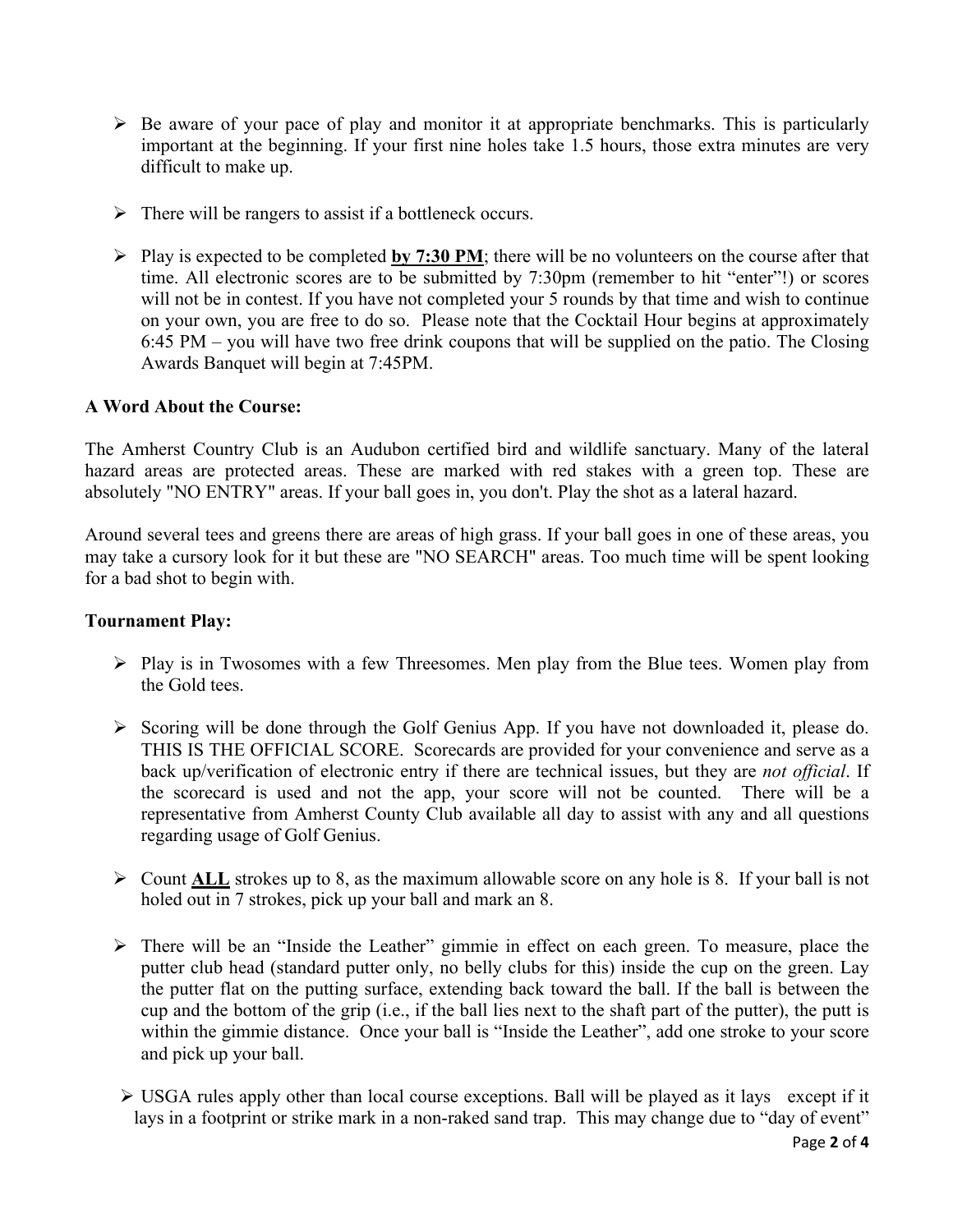conditions. A player may take a preferred lie of no more than 6" from its original spot in his or her **own fairway only, and no closer to the hole**.. Ground under repair will be clearly marked with white paint; relief is one club length but no closer to the hole.

- $\triangleright$  If inclement weather precludes the completion of the 90 scoring holes, an adjustment will be made so that all scores are based on everyone playing the same holes. ACC staff will determine all scoring decisions.
- $\triangleright$  Golfers may invite a guest to drive the cart and/or to help out as a fore caddy.
- $\triangleright$  Golf Carts –Use sides of the fairways and avoid long runs down the fairway. Please obey all cart directional signs, particularly near tees and greens.

## **Food and Beverages:**

- Ø At check in, *Aroma Joe's* will provide coffee and light breakfast items will be provided by *Trombly Gardens*.
- Ø Breakfast sandwiches will be distributed on the course beginning at approximately 7:30 AM. John Sullivan, *Yankee Chef*, supplies these.
- $\triangleright$  A snack cart will circulate throughout the tournament with free snacks and cold (non-alcoholic) beverages. Free snacks will also be available at the Volunteer Tent throughout the day. There will be NO Amherst Country Club (ACC) beverage cart, however, the ACC bar service will be open all day.
- Ø At 12:00 PM, *Papa Joe's* and *Flying Butcher* will provide lunch to all golfers at one of the two stations to be set up at strategic points on the course.
- Ø Ice Cream will be provided by *Sundae Drive* from 2:00-4:00 PM at the area by the first hole.
- Ø A Cocktail Hour begins at approximately 6:45 PM and an Event Closing Ceremony will begin at 7:45 PM when the golf winners will be announced, golfer contest prizes will be awarded, the Hall of Fame awards presented, and the final raffle drawing will take place. *Giorgio's Ristorante* will provide dinner.

#### **Prizes:**

There are THREE handicap divisions. The USGA handicap issued prior to Wednesday June 15, 2022 will be used. Please call or text your GHIN number to one of the committee members below as soon as you can after you receive your number on the 15th. This will allow us to form the three flights beforehand.

 $\triangleright$  For each of the THREE GHIN handicap divisions, low gross and low net will win \$250.00 in pro shop credits and \$250.00 cash. The golfer with the overall low net will receive the Ted Jordan Trophy award. For the Calloway (estimated handicap) division, the low net will win \$250.00 in pro shop credit and \$250.00 cash. This golfer will not be eligible for the Ted Jordan award.